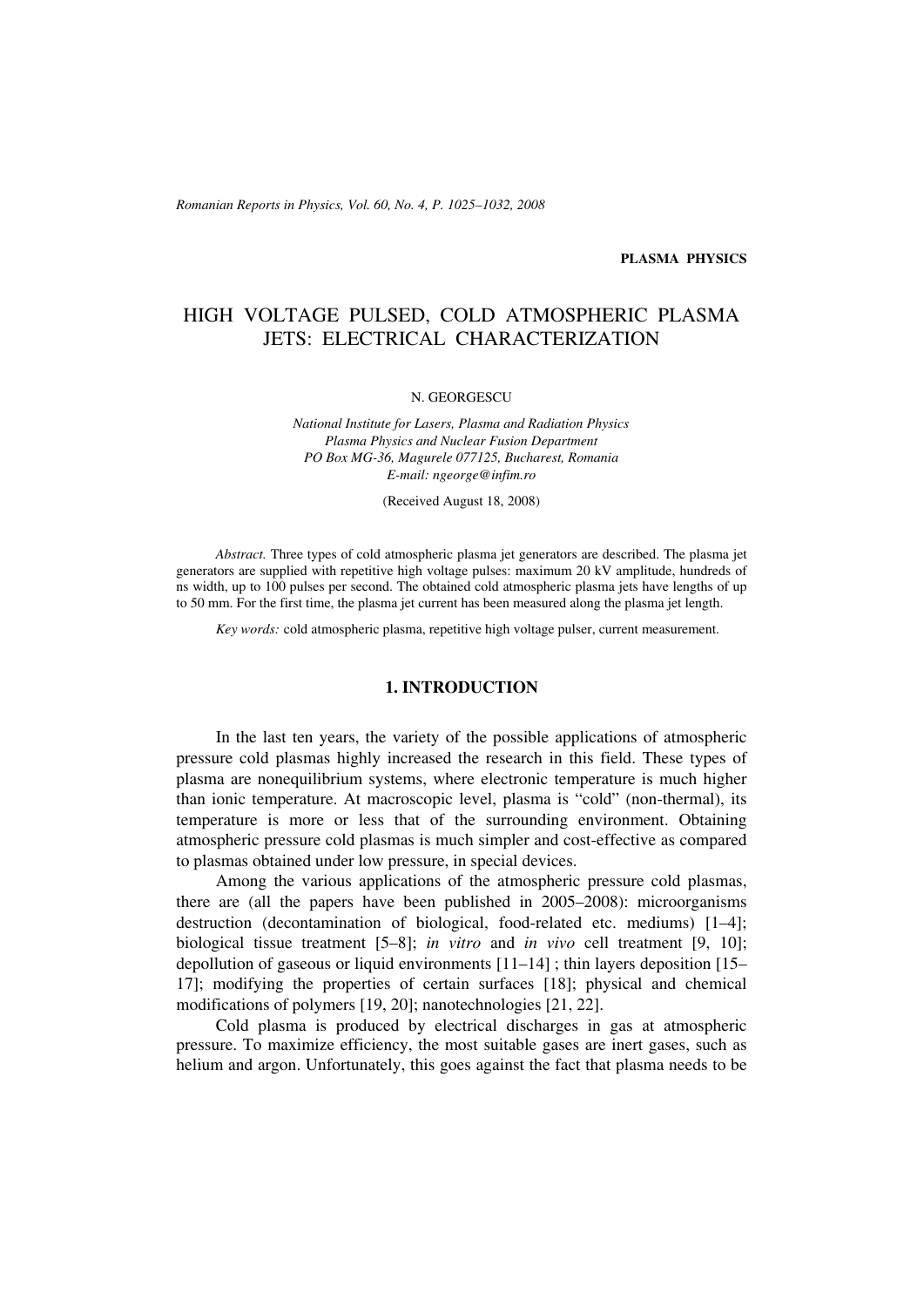chemically active to be used in various applications. Solving this problem constitutes the key of success of this research.

In the last few years, spherical-shaped ("plasma needle") or micro-jets ("plasma pencil", "plasma plume") atmospheric pressure cold plasmas have been obtained in alternative electromagnetic fields. Although the research had great achievements [5, 7, 23–25], the biggest problem was to maintain the macroscopic temperature of the plasma within tolerable limits. A small deviation of the plasma impedance from its optimal value (due to the distance to the treated object, the state of the treated surface, etc.) modifies the tuning of the alternative voltage generator and leads to overheating of the plasma.

This problem can be avoided using a new technique [6, 26], which is the core of this paper. To produce atmospheric pressure cold plasmas we use high voltage pulses (tens of kV) which have limited duration (tens, hundreds of nanoseconds) and are repeated (tens, hundreds of pulses per second). The pulses are applied to two metallic electrodes of various shapes which may or may not be separated by a dielectric barrier. An electrical discharge takes place in a cavity through which an inert gas flows at normal atmosphere. The cavity has an aperture through which discharge plasma is pushed out. Under optimal conditions, plasma is emitted as centimeter-long jets, just millimeters in diameter or even smaller. Because the plasma area is spatially separated from the treatment area, the electrical load for the high voltage pulses generator is practically constant, the energetic matching and transfer being the best possible.

The use of short repetitive high voltage pulses has more advantages than alternative electromagnetic fields stimulation because:

• It can be obtained in short (tens, hundreds of nanoseconds) "packs" of highly energetic electrons which have a great efficiency in obtaining chemically active species. Because the high voltage pulse is very short, it is not possible for an undesired discharge such as the electric arc to appear, as it would happen if the same amplitude had been applied alternatively.

• The power and temperature of the plasma jets can be finely tuned using both the amplitude of the high voltage pulses and their frequency of repetition.

• The energy consumption, within the same parameters of the plasma, is smaller by a factor of 5 for pulsating stimulation than alternative stimulation [27].

#### **2. EXPERIMENTAL SET-UP**

Our experimental system is composed of: high-voltage repetitive pulser; plasma jet generator; gas flow circuit.

The high-voltage repetitive pulser discharges a capacitor in the primary of a pulse transformer. The high voltage switch is a TGI1000/25 thyratron (25 kV, 1 kA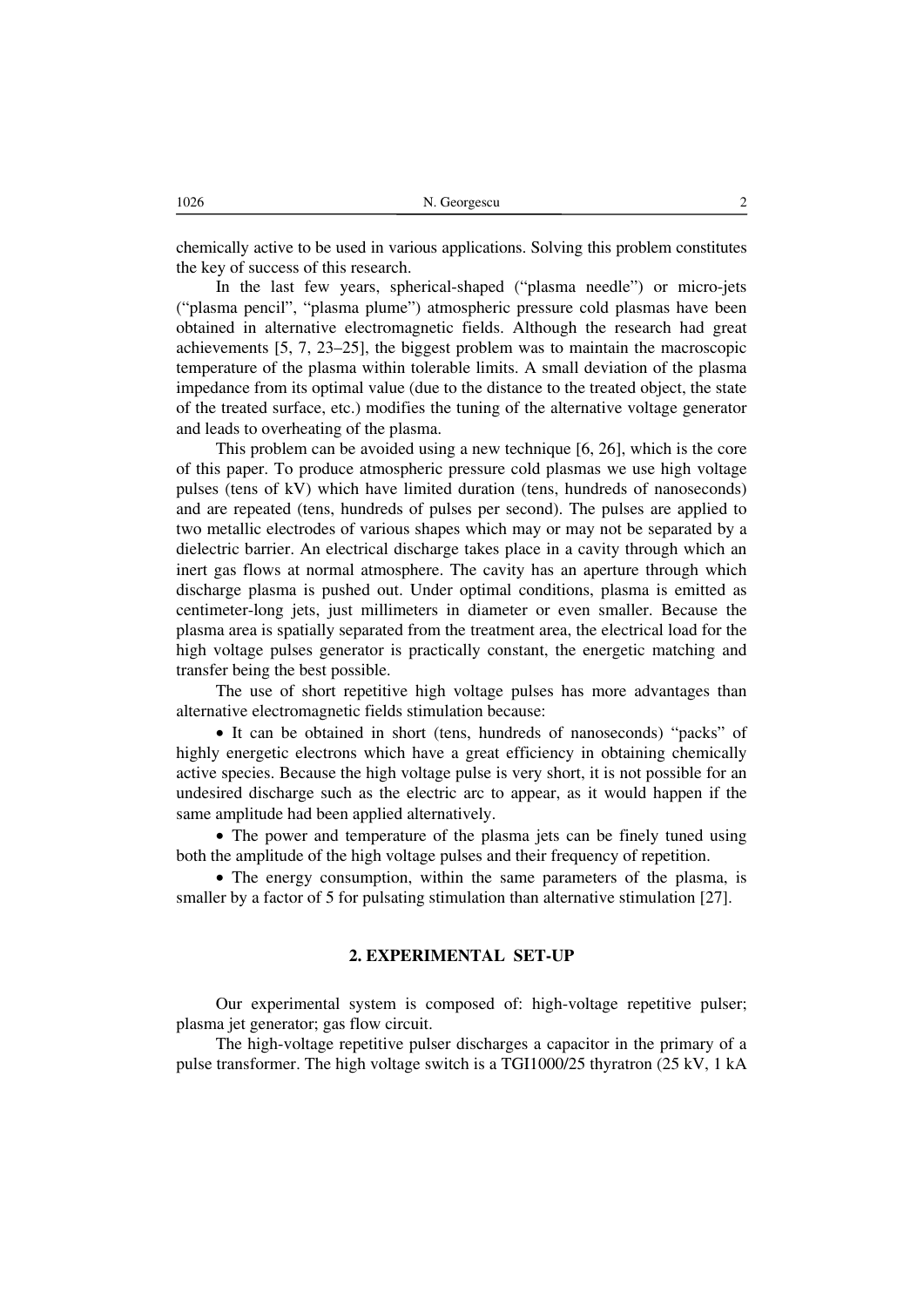maximum, 1 A average), or a rotary spark gap. The pulse transformer is the key component of this subsystem. It must assure a very good magnetic coupling between the primary and the secondary winding. Many constructive solutions have been tested. The best solution is a transformer with coaxial cable, wound on a toroidal magnetic core. The magnetic material is of amorphous type: Metglas 2605CO – Allied Signal Inc. – USA. The voltage rise-time depends of the winding connection structure, and also of the transformer ratio (1:2, or 1:3). By using this pulser, electrical pulses with tens of kV amplitude, tens up to hundreds of ns width, tens up to hundreds of A load current are obtained. The repetition frequency can be varied between 0–1000 pps.

The voltage pulses are measured with a capacitive-resistive divider (Tektronix, P6015), with division ratio 1/1000. Rise times in excess of 10 ns are correctly measured. For current pulses, Tektronix P6021 probe with passive termination is used. In this case, the bandwidth is 120 Hz – 60 MHz. The voltage and current probes are both connected to a digital oscilloscope: Tektronix TDS 1012 (100 MHz bandwidth).

Various geometrical configurations have been tested for plasma jet generator: point-plate; multiple points-plate; wire-plate.

In the first configuration (Fig. 1a), we used a simple medical syringe (internal diameter  $(ID) = 14$  mm), whose piston was fitted with a metallic needle. The gas (helium, argon), which is the medium of the discharge is introduced through the syringe piston. The gas flows were in the range 1–4 l/min. The discharge takes place between the metallic needle top and a metallic ring fit on the outer surface of the syringe. The piston allows for the inter-electrodes distance to be easily modified, up to 50 mm.

The second configuration (Fig. 1b) is similar with the first one, but there are three high voltage electrodes, working in parallel. The three discharges (instead of one) substantially increase the chemical activity of the plasma jet.

The third configuration (Fig. 1c) uses the wire-plate geometry. A 0.5 mm diameter metallic wire is coaxially mounted inside a dielectric cylinder  $(ID = 38$  mm). A slit  $(30$  mm long, 1 mm width) is cut out along one generatrix of the cylinder. The working gas, introduced through one end of the cylinder, goes out through the slit. By using high-voltage pulsing, a plasma "curtain" is generated along the slit (Fig. 1c). This configuration is more suitable than the first ones to treat rather large surfaces with cold atmospheric plasma.

The working gases are supplied by high-pressure cylinders. Gas pressure regulators are used to reduce the pressure of gases to a workable level. Then, gas flow controllers deliver the gases with the desired flow. For the inert gases (He, Ar), flows of up to 10 l/min can be controlled and measured. The gases (such as oxygen) used to chemically activate the plasma jet, go through flow controllers of 0–500 ml/min.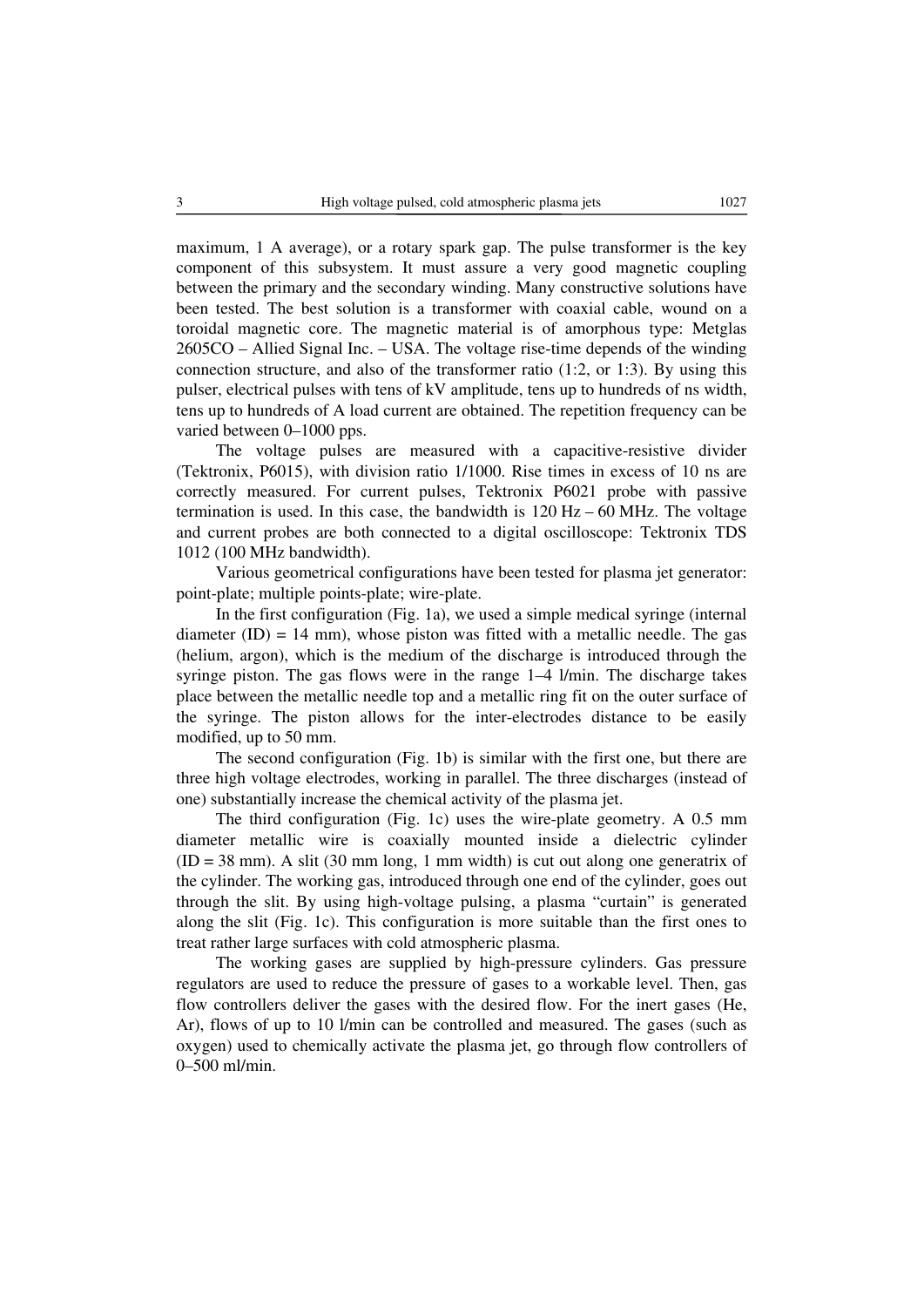



 $c)$ 

Fig. 1 – The geometrical configurations which have been tested for plasma jet generator: a) point-plate; b) multiple points-plate; c) wire-plate.

# **3. EXPERIMENTAL RESULTS**

In Fig. 2, the high voltage pulses, obtained with the high voltage repetitive pulser, are presented. The two pulses correspond to different values of the primary capacitor: 5 nF, and 20 nF, respectively.

The high voltage pulses are applied between the electrodes of the plasma jet generators. The maximum applied voltage can be up to 30 kV. For the realized plasma jet generators we need maximum 20 kV. Consequently, there is enough voltage reserve to develop in the future plasma jet generators with higher working voltages. With the first two geometrical configurations (Fig. 1 a, b), plasma jets of 40–50 mm length have been obtained. The maximum length corresponds to 20 mm interelectrodes distance, and to 20 kV amplitude of the applied voltage. For voltage amplitudes of 12–15 kV, the plasma jet is very weak. The plasma jet disappears for voltage amplitudes lower than 12 kV.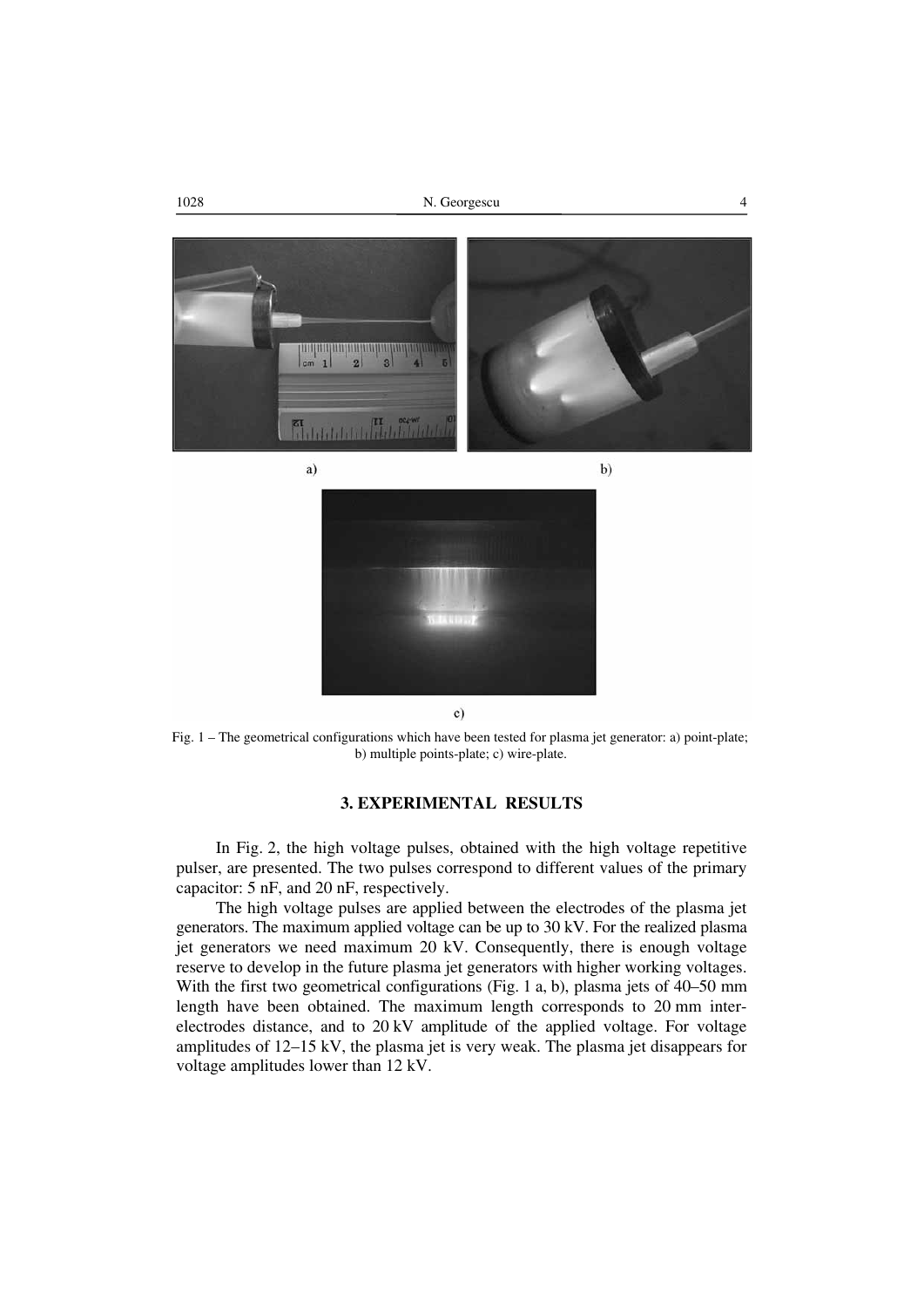

Fig. 2 – The high voltage pulses, obtained with the high voltage repetitive pulser: the primary capacitor =  $5$  nF (left), and  $20$  nF (right).

With the wire-plate configuration (Fig. 1c), the maximum length of the plasma "curtain" is of 10 mm. In this case, the high voltage pulses with 20 kV amplitudes are applied between the axial metallic wire and an external surface, capacitively coupled to ground.

The electrical current varies along the plasma jet length. Up to now, this fact has not been taken into consideration. In order to measure this parameter, the plasma jet is "captured" by a little copper plate, at different distances from the plasma exit hole. A metallic wire connects the copper plate with the experimenter's fingers. In this way, the plasma jet is electrically coupled to ground through the human body capacitance. From electrical point of view, the human body is a parallel RC circuit, with  $R \sim 1$  M $\Omega$ , and  $C \sim 60-120$  pF [5]. The current through the metallic wire, equal with the plasma jet current, is measured with a current probe (Tektronix P6021).

In Fig. 3, the plasma jet currents of the first generator configuration (Fig. 1a) are presented, for different distances from the plasma exit hole. For the first 30 mm,



Fig. 3 – The plasma jet currents of the first generator configuration (Fig. 1a), for different distances (*D*) from the plasma exit hole.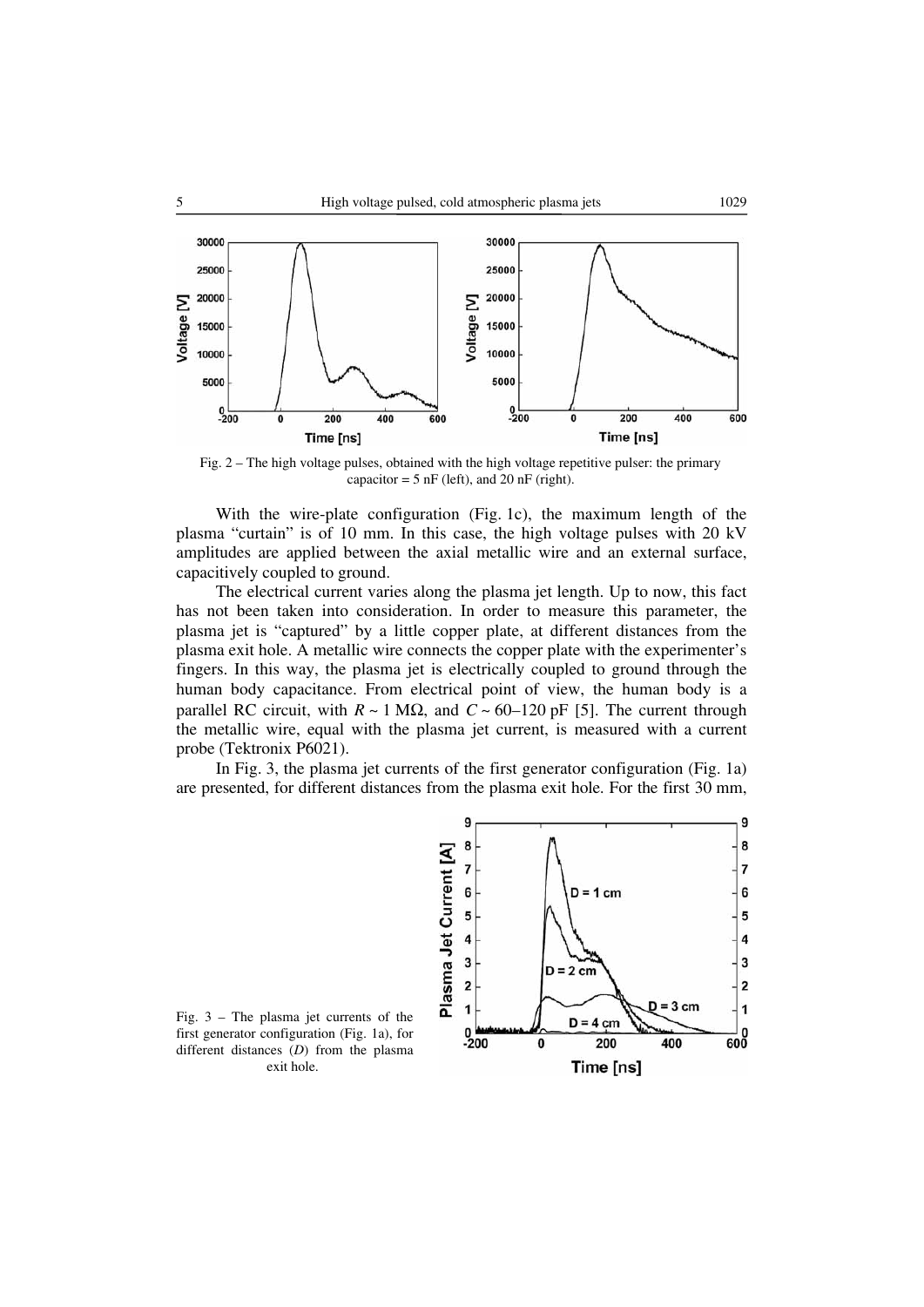| 1030 | N. Georgescu |  |
|------|--------------|--|
|      |              |  |

the currents have significant values (greater than 1 A). Therefore, the treated objects can be situated at 10–20 mm distance from the plasma exit hole.

Similar measurements have been carried out for the wire-plate configuration (Fig. 1c). In Fig. 4, the plasma "curtain" currents are presented, for different distances from the exit slit. It is found that this configuration allows that the treated object to be placed at most 10 mm from the plasma exit slit.



Fig. 4 – The plasma "curtain" currents of the wire-plate configuration (Fig. 1c), for different distances (*D*) from the exit slit.

## **4. CONCLUSIONS**

Three types of cold atmospheric plasma jet generators, supplied with repetitive high voltage pulses, have been carried out. Cold atmospheric plasma jets, having lengths of up to 50 mm have been obtained.

The inter-electrodes high voltage pulses were of maximum 20 kV amplitude, and hundreds of ns width.

The plasma jet currents have been measured along the plasma jet length, for the first time. These currents are of 1–20 A amplitude, depending of the distance from the plasma exit hole.

The research will continue with the chemical activation of the plasma jets, taking into consideration future applications in the food industry and in the biology-medicine field.

*Acknowledgements*. This work was supported by the Romanian Ministry of Education and Research, under the contracts IDEI No. 19/2007 and PARTENERIATE No. 5.1-027/2007.

#### **REFERENCES**

1. Hideo Nojima, Rae-Eun Park, Jun-Hyoun Kwon, Inseon Suh, Junsang Jeon, Eunju Ha, Hyeon-Ki On, Hye-Ryung Kim, Kyoung Hui Choi, Kwang-Hee Lee, Baik-Lin Seong, Hoon Jung, Shin Jung Kang, Shinichi Namba, Ken Takiyama, *Novel atmospheric pressure plasma device*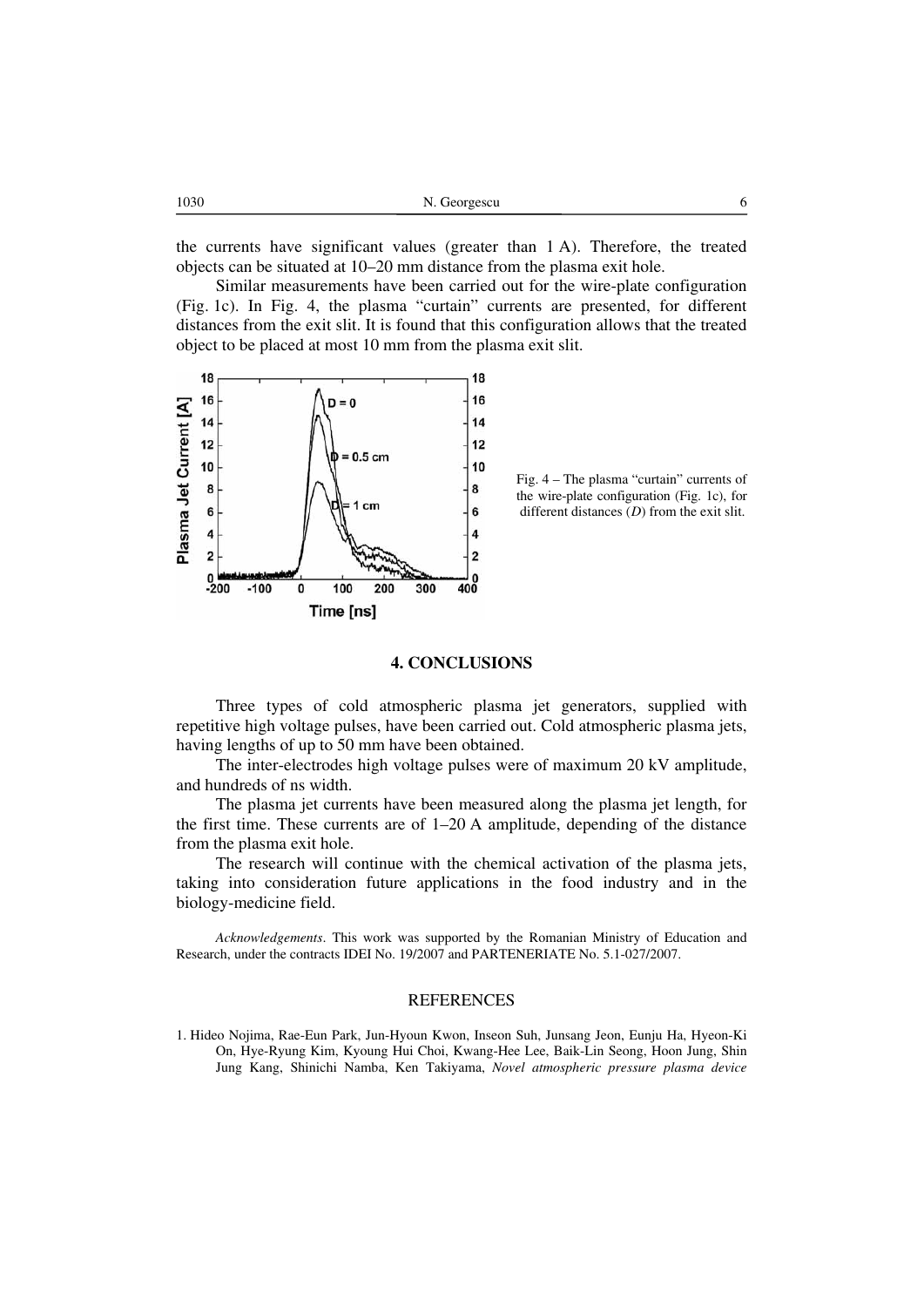*releasing atomic hydrogen: reduction of microbial-contaminants and OH radicals in the air*, J. Phys. D: Appl. Phys., **40**, 501–509 (2007).

- 2. J. Goree, Liu Bin, D. Drake, *Gas flow dependence for plasma-needle disinfection of S. mutans bacteria*, J. Phys. D: Appl. Phys., **39**, 3479–3486 (2006).
- 3. Shi Xingmin, Yuan Yukang, Sun Yanzhou, Yuan Wang, Peng Fengling, Qiu Yuchang, *Experimental research of inactivation effect of low-temperature plasma on bacteria*, Plasma Science & Technology, **8**, 5, 569–572 (2006).
- 4. Guangliang Chen, Shihua Chen, Mingyan Zhou, Wenran Feng, Weichao Gu, Size Yang, *The preliminary discharging characterization of a novel APGD plume and its application in organic contaminant degradation*, Plasma Sources Sci. Technol., **15**, 603–608 (2006).
- 5. Xin Pei Lu, Zhong He Jiang, Qing Xiong, Zhi Yuan Tang, Xi Wei Hu, and Yuan Pan, *An 11 cm long atmospheric pressure cold plasma plume for applications of plasma medicine*, Appl. Phys. Lett., **92**, 081502 (2008).
- 6. Xin Pei Lu, Zhong He Jiang, Qing Xiong, Zhi Yuan Tang, and Yuan Pan, *A single electrode room-temperature plasma jet device for biomedical applications*, Appl. Phys. Lett., **92**, 081504 (2008).
- 7. E. Stoffels, I. E. Kieft, R. E. J. Sladek, L. J. M. van den Bedem, E. P. van der Laan, M. Steinbuch, *Plasma needle for in vivo medical treatment: recent developments and perspectives*, Plasma Sources Sci. Technol., **15**, S169–S180 (2006).
- 8. M. Laroussi, X. Lu, *Room-temperature atmospheric pressure plasma plume for biomedical applications*, Appl. Phys. Lett., **87**, 113902 (2005).
- 9. Xianhui Zhang, Maojin Li, Rouli Zhou, Kecheng Feng, and Size Yang, *Ablation of liver cancer cells in vitro by a plasma needle*, Appl. Phys. Lett., **93**, 021502 (2008).
- 10. S. Yonson, S. Coulombe, V. Leveille, R. L. Leask, *Cell treatment and surface functionalization using a miniature atmospheric pressure glow discharge plasma torch*, J. Phys. D: Appl. Phys., **39**, 3508–3513 (2006).
- 11. Y. Yankelevich, M. Wolf, R. Baksht, A. Pokryvailo, J. Vinogradov, B. Rivin, E. Sher, *NOx diesel exhaust treatment using a pulsed corona discharge: the pulse repetition rate effect*, Plasma Sources Sci. Technol., **16**, 386–391 (2007).
- 12. L. R. Grabowski, E. M. van Veldhuizen, A. J. M. Pemen, W. R. Rutgers, *Breakdown of methylen blue and methyl orange by pulsed corona discharge*, Plasma Sources Sci. Technol., **16**, 226– 232 (2007).
- 13. A. Khacev, J. M. Cormier, *Pulsed sub-microsecond dielectric barrier discharge treatment of simulated glass manufacturing industry flue gas: removal of*  $SO<sub>2</sub>$  *and*  $NO<sub>x</sub>$ *, J. Phys. D: Appl.* Phys., **39**, 1078–1083 (2006).
- 14. J. Jarrige, P. Vervisch, *Decomposition of three volatile organic compounds by nanosecond pulsed corona discharge: Study of by-product formation and influence of high voltage pulse parameters*, J. Appl. Phys., **99**, 113303 (2006).
- 15. J. Benedict, K. Focke, A. Yanguas-Gil, A. von Keudell, *Atmospheric pressure microplasma jet as a depositing tool*, Appl. Phys. Lett., **89**, 251504 (2006).
- 16. G. R. Nowling, M. Yajima, S. E. Babayan, M. Moravej, X. Yang, W. Hoffman, R. F. Hicks, *Chamberless plasma deposition of glass coatings on plastic*, Plasma Sources Sci. Technol., **14**, 477–484 (2005).
- 17. Xiangyu Xu, Li Li, Shouguo Wang, Lingli Zhao, Tianchun Ye, *Deposition of SiOx films with a capacitively-coupled plasma at atmospheric pressure*, Plasma Sources Sci. Technol., **16**, 372– 376 (2007).
- 18. C. Sarra-Bournet, S. Turgeon, D. Mantovani, G. Laroche, *A study of atmospheric pressure plasma discharges for surface functionalization of PTFE used in biomedical applications*, J. Phys. D: Appl. Phys., **39**, 3461–3469 (2006).
- 19. A. N. Bhoj, M. J. Kushner, *Multi-scale simulation of functionalization of rough polymer surfaces using atmospheric pressure plasmas*, J. Phys. D: Appl. Phys., **39**, 1594–1598 (2006).